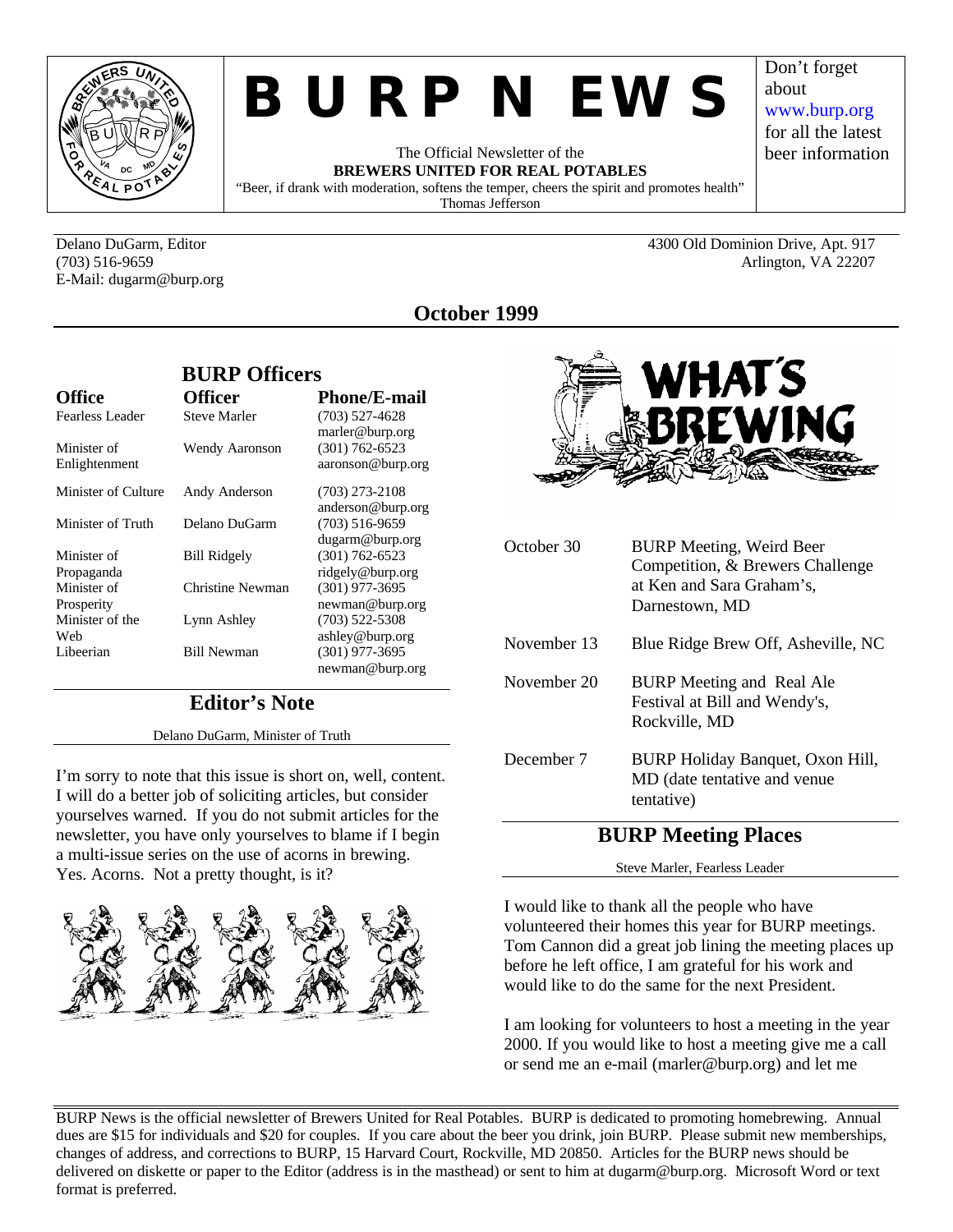BURP News Page 2

know the month you are interested in and a date if you can commit to one already.

We are also looking for alternative spots to hold the winter meetings. Currently BURP pays \$100 to have a meeting at the Jaycee center. Weeknight BURP meetings are tough for many members to attend. The Jaycee center charges \$200 a day for weekends. If you know of any place that we could use for a BURP meeting, on a Saturday, that would cost BURP less than \$100, let me know.

### **BURP 1999 Brewer of the Year**

Steve Marler, Fearless Leader

With two club competitions left, the BURP Brewer of the Year competition is getting very interesting. Andy Anderson took the lead after his first and second place finishes in the Porter competition last month. There is a total of 12 points available, which means that anyone with 4 or more points as of now can still win. Considering that each of the top brewers are big real ale fans and brew a lot of these types of beers, this year's Real Ale competition should be both exciting and very interesting.

Here are the accumulated points for the BURP Brewer of the Year as of September 25, 1999:

 Andy Anderson: 15 Mike MeGown:12 Tom and Colleen Cannon:7 Keith Chamberlin:6 Robert Stevens:6 Bill Ridgely & Wendy Aaronson:6 Delano DuGarm: 5 Paul Fiorino:5 Pat and Janet Crowe:5 Steve Marler:4 Dave Pyle: 4 Art Blanchard:4 Dave Belman:4 Jay Adams:4 AJ DeLange: 4 Robbie Ludwick: 3 Bob Dawson:3 Bob and Alexis Maher:3 John Dittmann:3 Eric Clem:2 Jim Lebo:2 Randy Paul:2 Wild Willie:1 David Canger: 1 Bob Kepler & Betsy Kliks:1 Mike Souza:1



## **Minister of Culture Report**

Andy Anderson, Minister of Culture

 This month's contest is our annual "Weird Beer" competition. Now, before you run down to the basement to pull out a 5-year-old bottle of oxidized lactic stout, we do have some style parameters. If you look at the latest BJCP style guidelines

(http://www.mv.com/ipusers/slack/bjcp/styleindex.html), our contest corresponds most closely to categories 22 plus 24. These two categories are 22.SPICE/HERB/VEGETABLE BEER and 24 .SPECIALTY/ EXPERIMENTAL/ HISTORICAL. A couple of notes to remember; this is not a Fruit Beer contest, but if fruit is used in an otherwise "Weird Beer", then it is acceptable. Similarly, this is not a Rauchbier contest, but if you have a smoked beer, other than a classic Rauchbier, then it is acceptable. The point of this contest is to come up with intriguing ingredients and interesting brewing processes.

The following descriptions come from the BJCP:

### 22. SPICE/HERB/VEGETABLE BEER

Overall balance is the key to presenting a well-made spice, herb or vegetable (SHV) beer. The SHV should complement the original style and not overwhelm it.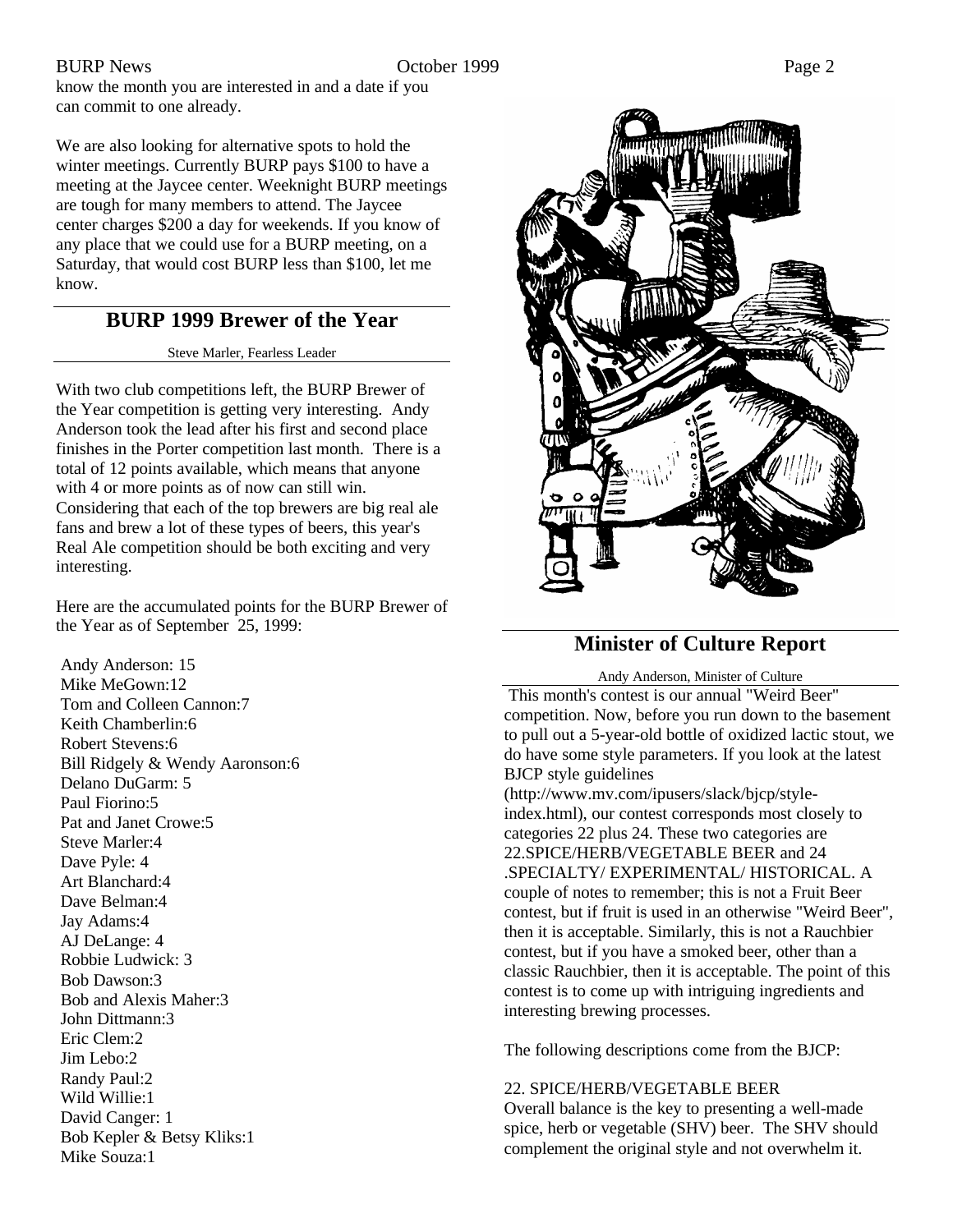The brewer should recognize that some combinations of base beer styles and SHVs work well together while others do not make for harmonious combinations. If the base beer is a classic style, the original style should come through in aroma and flavor. Additionally, whenever multiple spices, herbs or vegetables are used each should be distinctive in their own way.

24. SPECIALTY/EXPERIMENTAL/HISTORICAL

Any ale or lager beer brewed using unusual techniques (hot rocks, etc.), unique fermentables (such as maple syrup, honey, etc.), unique adjuncts (oats, rye, potatoes, etc.), low alcohol, combinations of fruits and spices/herbs/vegetables, or historical beers (Entire, IPA with Brettanomyces, Louvain Peeterman, etc.). Experimental beers that do not otherwise meet the other established style categories may be entered here. Overall balance is the key to presenting a well-made specialty beer. The distinctive nature of the stated specialty should complement the original style and not overwhelm it. The brewer should recognize that some combinations of base beer styles and ingredients or techniques work well together while others do not make for harmonious combinations. If the base beer is a classic style, the original style should come through in aroma and flavor. Additionally, whenever multiple fruits, spices, herbs or vegetables are used each should be distinctive in their own way.



*The use of pork in beer is not encouraged.*

# **BURP Elections 2000**

Steve Marler, Election Fixer

Ask not what BURP can do for you, but what you can do for BURP!

As the dawn of a new decade approaches so does the need for involved BURP members. BURP is an organization whose existence and success depends on its members to be involved and to volunteer. Involvement can take many forms, from organizing a pub crawl to being a BURP officer. Regardless of what form, it takes the members to step forward and volunteer.

 At the January 2000 meeting we will hold elections for BURP officers. This is an excellent opportunity to get involved. Some of this year's officers will not run again, and some may. Regardless, all offices are open for

candidates. Please let me know if you are interested in running for an office, or if you would like to talk about the responsibilities of a particular office.

 If, for what ever reason, you are not considering running for an office, consider volunteering to organize an event or volunteer to help an event organizer. There are a lot of things that BURP does doing a year, and a lot a volunteers are needed. BURP Needs You!



**Marler Madness**

Steve Marler, Fearless Leader

If you missed the BURP/Wort Hogs Oktoberfest joint meeting last month you missed a great meeting. If you were there you know what I am talking about. Special thanks goes out to Colleen and Tom Cannon for hosting this spectacular event, the crew of T.R. James Catering Company (a.k.a. Linda and Jim Rorick, and Jim Tyndall) for providing us with great German food, Rick Garvin for cooking up some of his home made sausages, and of course all the people that entered beers into our German Style Beer competition. We had 19 German Style beers entered into the competition. I think that 16 of the entries were in kegs. It was a challenge to get through them all in time to vote. Gallons and gallons of German beer to drink - what a way to be challenged. I did not taste one that was bad. As a matter of fact, every one of them I tasted was damn good. It just goes to show what great brewers we have in BURP. It is a fact that we should all be proud of. Colleen and Tom Cannon received the most votes for their Rauchbier, Dave Belman followed the vote count for his Maerzen, and Mike Megown claimed third with his Helles.

By now you may have noticed that autumn has descended on the area. Fall is most home brewers' favorite time to brew. The days can still be warm, but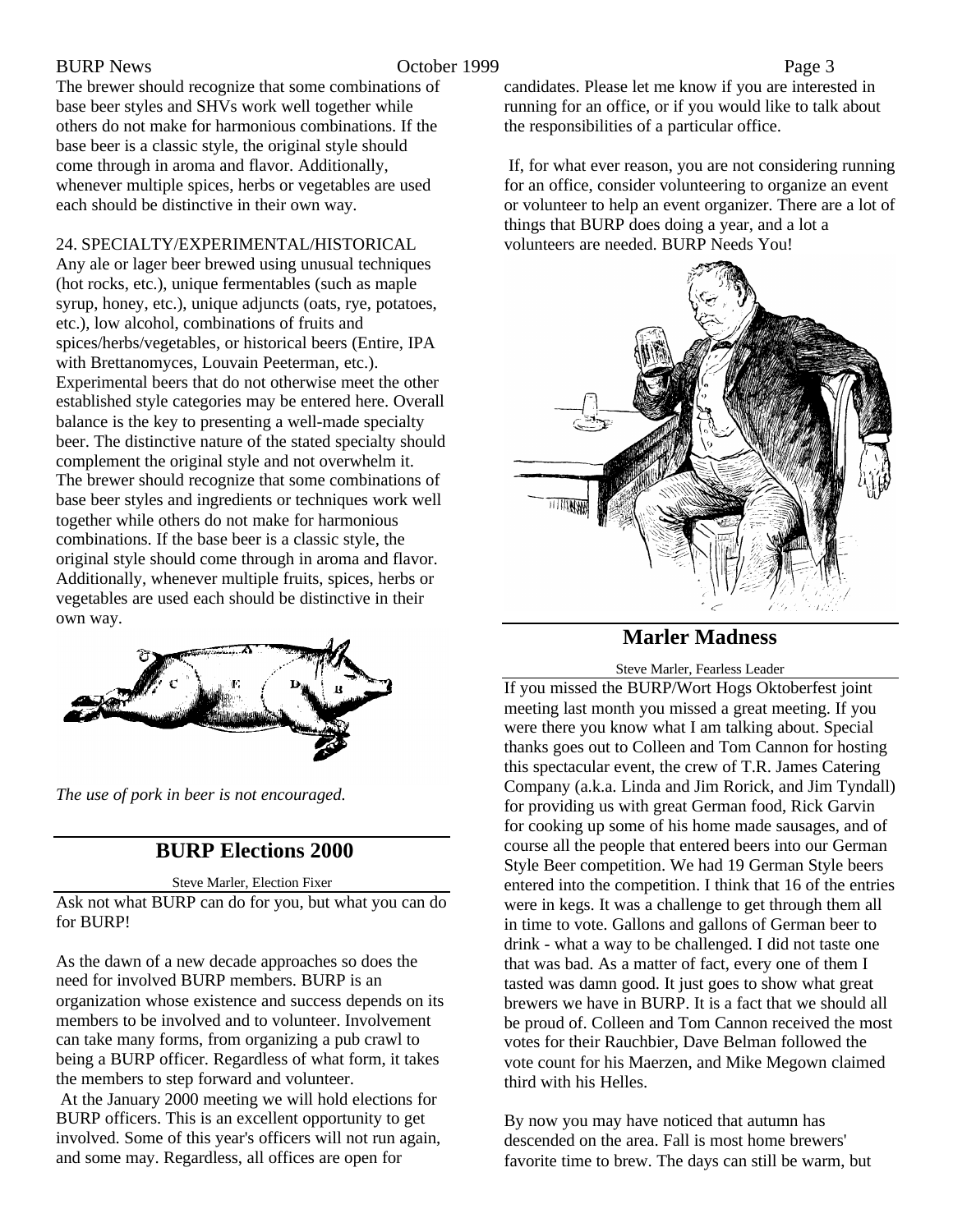the fermentation temperatures are near ideal. Many people are turning their attention towards brewing holiday beers and other malty and body warming brews to get themselves through the winter. Of course, it is also time to begin preparations for BURP's third annual Real Ale Competition. Look for more information in the BURP newsletter and the BURP web page for this growing event. I hope you are going to take advantage of this fine brewing season.

 It is also time to turn our attention to the BURP 2000 election which will be held in January, 2000. Last year we actually had some competition, and that was great. I think everyone in the club would like to see that happen again this year. Part of the Fearless Leader's duties is to make sure we have candidates for all offices. Every office is open. If you are interested in helping lead BURP into a new decade let me know. The club needs you.

It is also my responsibility to get meeting locations for the up-coming year. Tom Cannon did a great job last year so that I did not have to worry about too many meeting locations when I assumed the position. If you would like to host a meeting next year, let me know what month you are interested in, and a date if possible.

Speaking of future meetings, our October meeting will be held on Saturday, October 30 at Ken Graham's house. We will have our annual weird beer competition and the judging of our second Brewer's Challenge Competition. I would like to continue the tradition that Tom Cannon started last year and encourage everyone to dress up as your favorite beer. For example, Alan Hew was a great Hop Devil last year. The only rule this year is that your favorite beer this year should not be the same as last year's.

See you at the October meeting.





### **BURP 1999 Real Ale Competition**

Tom Cannon, Real Ale Maven Announcing the third BURP Real Ale competition to be held in conjunction with the November 20 BURP meeting at Bill and Wendy's house in Rockville.

For those who have not participated in the past, this is a keg-only competition with entries accepted in the following British ale categories: Mild, Ordinary Bitter, Best Bitter, Strong Bitter (ESB), Strong Mild, Old Ale, Scottish 60/-, 70/-, and 80/-, Brown Ale, Porter, and Stout. All entries should be naturally conditioned (no forced carbonation, please), and will be served by hand pump without the assistance of any extraneous gas. A beer engine will not be required for entry as the club has plenty amongst our members.

Entries will be accepted at Bill and Wendy's house, beginning Sunday, 14 November. A minimum of 1 gallon of beer is required in the keg for each entry. Three or Five gallon Cornelius kegs with standard pin or ball lock fittings are the most readily used form of keg, but if you wish to submit a Sanke or a Hogshead of Real Ale, please be our guest :-) It is recommended that all entrants submit their kegs a few days before the competition in order to allow the beer to settle and clear, but entries will be accepted right up until the time of the competition. Our crack team of BURP cellermen/women will adhere to any conditioning directions given them, but in the event that no directions are given, we will do whatever we feel is best for the beer. The competition will be held Friday, 19 November during a closedjudging session, but the remaining beer will be available for tasting at the BURP meeting on Saturday the  $20<sup>th</sup>$ . Because of the quantity of Real Ale available for